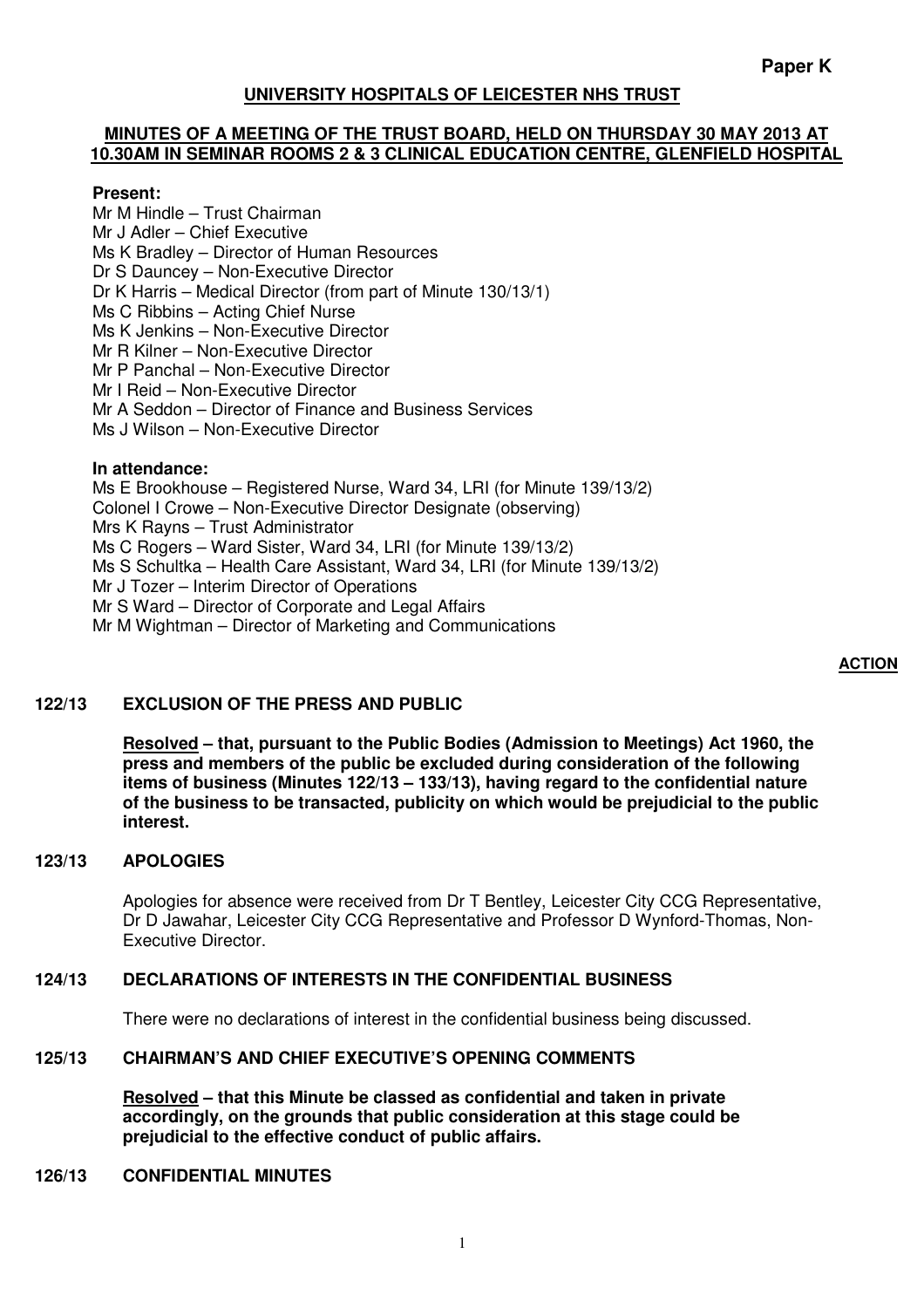**Resolved – that subject to an amendment to Minute 100/13/1 (to remove the word 'fortuitous') the confidential Minutes of the Trust Board meeting held on 25 April 2013 be confirmed as a correct record.** 

#### **127/13 CONFIDENTIAL MATTERS ARISING REPORT**

**Resolved – that this Minute be classed as confidential and taken in private accordingly, on the grounds that public consideration at this stage could be prejudicial to the effective conduct of public affairs.** 

# **128/13 REPORT BY THE CHIEF EXECUTIVE**

**Resolved – that there were no reports relating to confidential items of business provided by the Chief Executive.** 

# **129/13 REPORTS BY THE DIRECTOR OF FINANCE AND BUSINESS SERVICES**

**Resolved – that this Minute be classed as confidential and taken in private accordingly, on the grounds of commercial interests and that public consideration at this stage could be prejudicial to the effective conduct of public affairs.** 

# **130/13 REPORTS BY THE DIRECTOR OF COMMUNICATIONS AND EXTERNAL RELATIONS**

**Resolved – that this Minute be classed as confidential and taken in private accordingly, on the grounds of commercial interests and that public consideration at this stage could be prejudicial to the effective conduct of public affairs.** 

#### **131/13 REPORT BY THE DIRECTOR OF HUMAN RESOURCES**

**Resolved – that this Minute be classed as confidential and taken in private accordingly, on the grounds of personal data and that public consideration at this stage could be prejudicial to the effective conduct of public affairs.** 

#### **132/13 REPORTS FROM BOARD COMMITTEES**

#### 132/13/1 Audit Committee

**Resolved – that the confidential Minutes of the 28 May 2013 Audit Committee meeting be presented to the Trust Board on 27 June 2013.** 

#### 132/13/2 Empath Programme Board

**Resolved – that the confidential Minutes of the 22 April 2013 Empath Board meeting and the consolidated Director's report (papers G and G1) be received and noted.** 

132/13/3 Finance and Performance Committee

**Resolved – that the confidential Minutes of the Finance and Performance Committee meeting held on 24 April 2013 (paper H) be received and noted.** 

132/13/4 Remuneration Committee Minutes

**Resolved – that this Minute be classed as confidential and taken in private accordingly, on the grounds of personal data and that public consideration at this stage could be prejudicial to the effective conduct of public affairs.** 

# **133/13 CORPORATE TRUSTEE BUSINESS**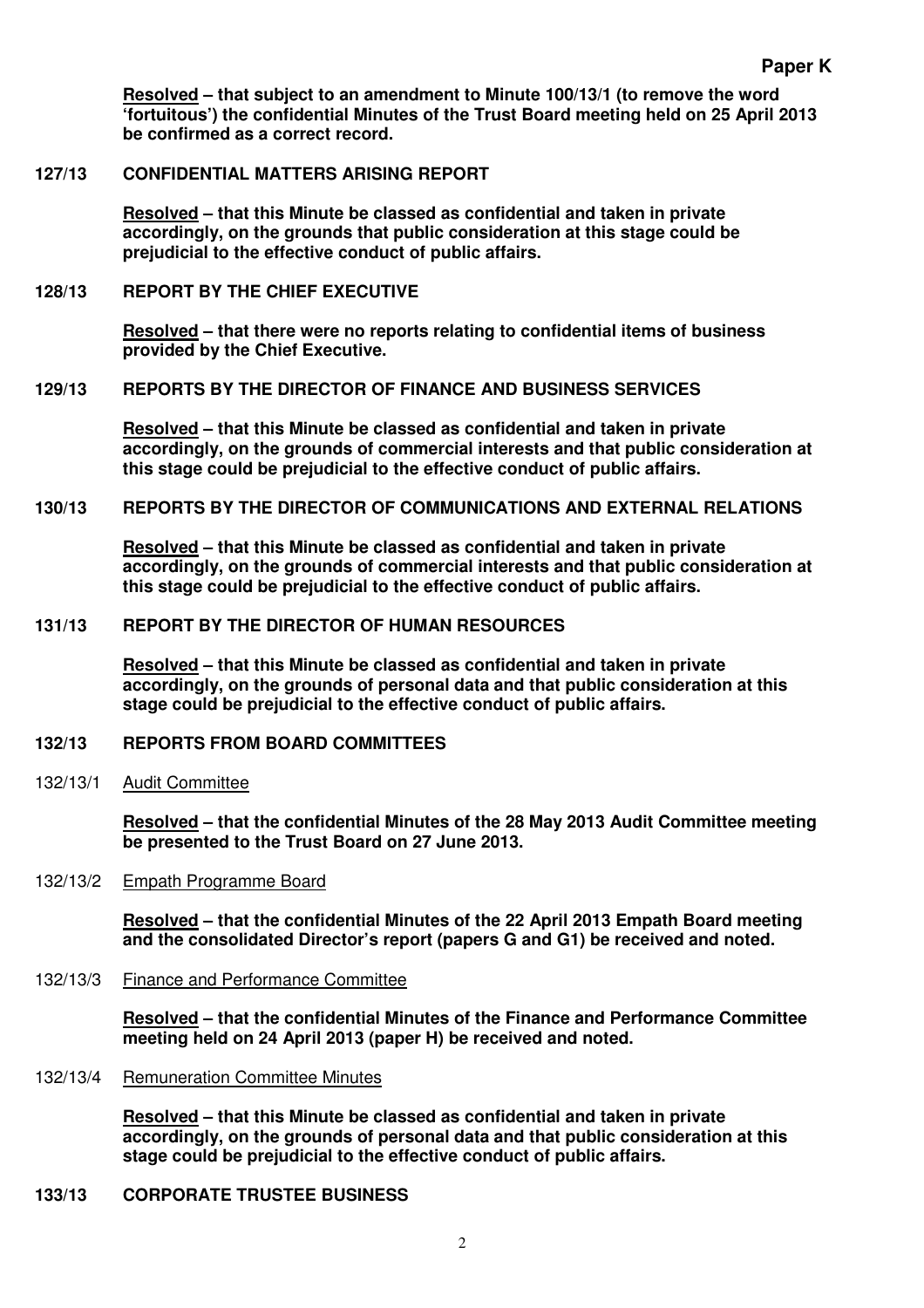# 133/13/1 Charitable Funds Committee

**Resolved – that this Minute be classed as confidential and taken in private accordingly, on the grounds that public consideration at this stage could be prejudicial to the effective conduct of public affairs.** 

# **134/13 DECLARATIONS OF INTERESTS IN THE PUBLIC BUSINESS**

There were no declarations of interests relating to the public items being discussed.

# **135/13 CHAIRMAN'S AND CHIEF EXECUTIVE'S OPENING COMMENTS**

The Chairman welcomed Ms C Ribbins, Acting Chief Nurse, Dr S Dauncey, Non-Executive Director and Colonel I Crowe, Non-Executive Director designate to the meeting and drew the Board's attention to the following issues:-

- (a) the appointment of Dr S Dauncey and Colonel I Crowe as Non-Executive Directors effective from 1 June 2013 and 1 July 2013 (respectively) to replace Mr D Tracy who had stepped down at the end of March 2013 and Mr I Reid who had elected to step down at the end of June 2013;
- (b) Ms J Wilson, Non-Executive Director would assume the role of Interim Vice-Chair with effect from 1 July 2013, succeeding Mr I Reid and combining this role with the role of Senior Independent Director;
- (c) Mr R Kilner, Non-Executive Director would assume the role of Finance and Performance Committee Chair with effect from 1 July 2013;
- (d) Dr S Dauncey would become a member of the Quality Assurance Committee with immediate effect;
- (e) Colonel I Crowe would become a member of the Finance and Performance Committee with effect from 1 July 2013;

The Chief Executive noted the following changes to the Trust's Executive Director establishment:-

- (f) Mr J Tozer, Interim Director of Operations would be leaving the Trust on 7 June 2013 to take up a position in Liverpool. The Board recorded an appreciation of Mr Tozer's contributions to the Trust during his interim appointment;
- (g) the appointment of Mr R Mitchell as Chief Operating Officer. Mr Mitchell was the Chief Operating Officer at Doncaster and Bassetlaw NHS Foundation Trust and he would be joining the Trust in July 2013;
- (h) the appointment of Ms R Overfield as UHL's Chief Nurse. The Chief Executive advised that he had worked with Ms Overfield for 6 years in her previous role as Chief Nurse for Sandwell and West Birmingham NHS Trust and he commended her impressive performance as an effective Chief Nurse with strong values, and
- (i) an advertisement and executive search was underway to recruit a Director of Strategy and it was hoped that an appointment would be made by mid-July 2013 with a commencement date in early Autumn 2013.

Finally, the Chairman announced that he had recently accepted the role as Chairman for the East Midlands Academic Health Science Network (EMAHSN) and he would be stepping down as UHL Chairman after 7 years. Members noted that he would be taking up this new post with immediate effect and stepping down from his role as UHL Chairman by the end of September 2013 (subject to TDA approval). The Chief Executive expressed his respect for the Chairman's decision and commented upon future opportunities for UHL to collaborate and engage with the EMAHSN to improve the health and wellbeing of patients.

# **Resolved – that (A) the verbal information provided by the Chairman and the Chief**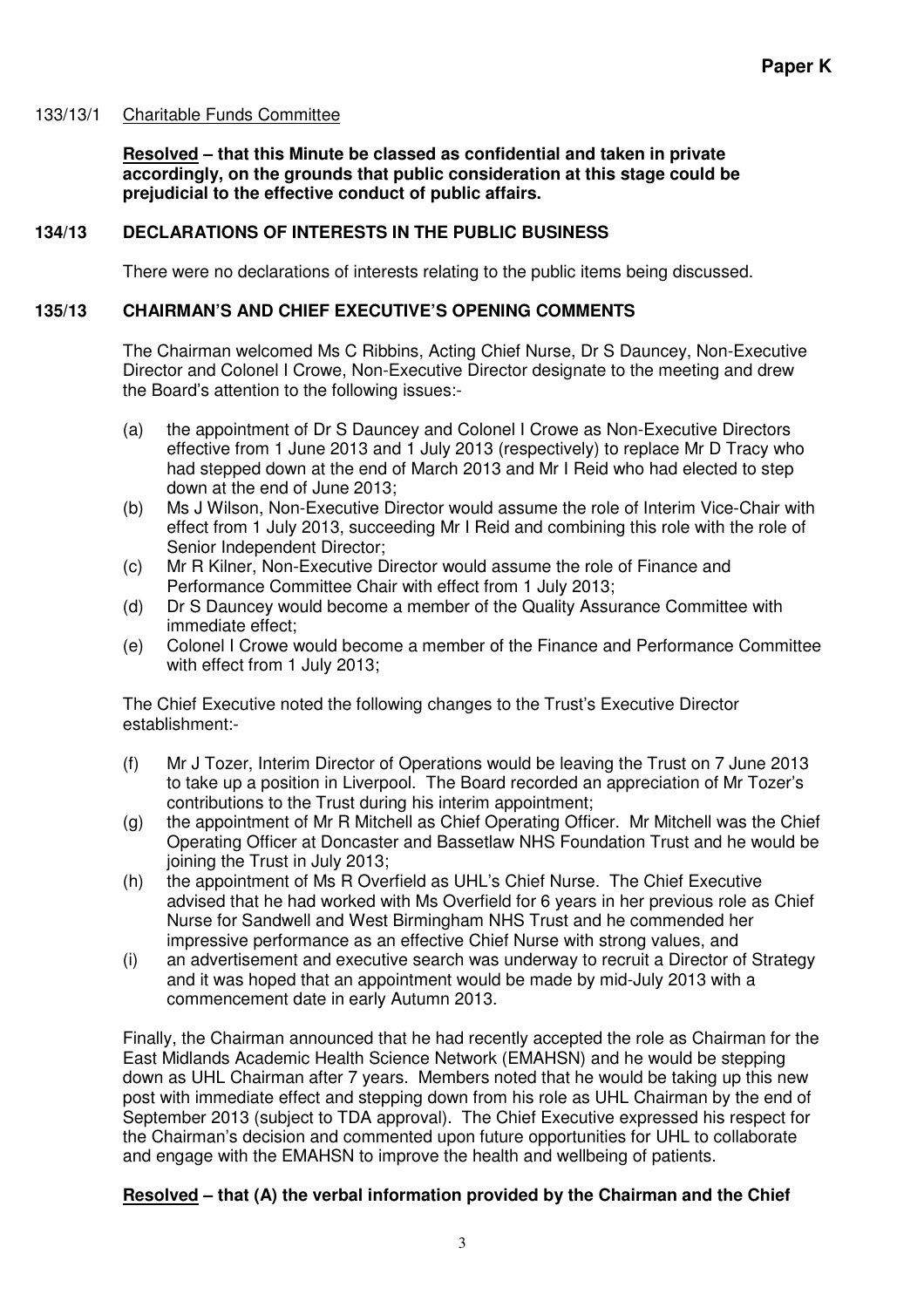#### **Executive be received and noted, and**

# **(B) the recommended changes itemised in notes (b) to (d) above be endorsed. DCLA**

#### **136/13 MINUTES**

**Resolved – that the Minutes of the Trust Board meeting held on 25 April 2013 (paper K) be confirmed as a correct record.** 

#### **137/13 MATTERS ARISING FROM THE MINUTES**

Paper L detailed the status of previous matters arising, particularly noting those without a specific timescale for resolution. In discussion on the matters arising report, the Board noted updated information in respect of the following Minutes:-

- (a) Minute 112/13/1 the Director of Finance and Business Services would include an update on the Executive Team's review of cost pressures later in the meeting (Minute 142/13/1 below refers); **DFBS**
- (b) Minute 114/13/3 an update on the arrangements to improve handover times for ambulance transfers was provided within the Emergency Care report (paper W1 refers);
- (c) Minute 116/13/1 the Chief Executive advised that a new Board Assurance Framework was being populated for presentation to the 27 June 2013 Trust Board meeting; **MD**
- (d) Minute 73/13/3 a report on the LLR Health Economy response to the Francis Inquiry would be presented to the 27 June 2013 Trust Board meeting, and **CE ACN**
- (e) Minute 73/13/3 an update on improvements in patient experience relating to Sickle Cell disease would be provided in the October 2013 Trust Board bulletin.

**Resolved – that the update on outstanding matters arising and the associated actions above, be noted. NAMED EDs** 

# **138/13 FORMAL ADOPTION OF THE ANNUAL ACCOUNTS 2012-13**

#### 138/13/1 UHL Statutory Accounts 2012-13 and Management Response to the ISA 260 Report

Paper M invited Trust Board approval for the 2012-13 annual accounts and signature of the related statements as itemised on the agenda. In considering the annual accounts for 2012- 13, the Trust Board reviewed the accounts themselves, UHL's management response to the External Audit's ISA 260 report, the proposed Letter of Representation, and the Trust's Annual Governance Statement for 2012-13.

The Director of Finance and Business Services highlighted the key points within the 2012-13 annual accounts, noting the Trust's performance against its statutory and administrative targets. The target for the Better Payments Practice Code target had been consciously not met due to actions agreed within the Trust's liquidity plan and therefore represented a managed position. The Director of Finance and Business Services confirmed the unqualified Audit opinion and the Annual Governance Statement (presented separately below) and commended the annual accounts for signature and onward submission to KPMG (the Trust's External Auditors) for onward submission to the Department of Health as required.

#### 138/13/2 Annual Governance Statement 2012-13

Paper N provided the draft Annual Governance Statement 2012-13 (as circulated with the agenda and papers on 24 May 2013). However, the Audit Committee had reviewed the Annual Governance Statement at its meeting on 28 May 2013 and recommended a number of changes. A marked-up copy of the document was tabled at the meeting highlighting the changes recommended, alongside the finalised version for members' approval.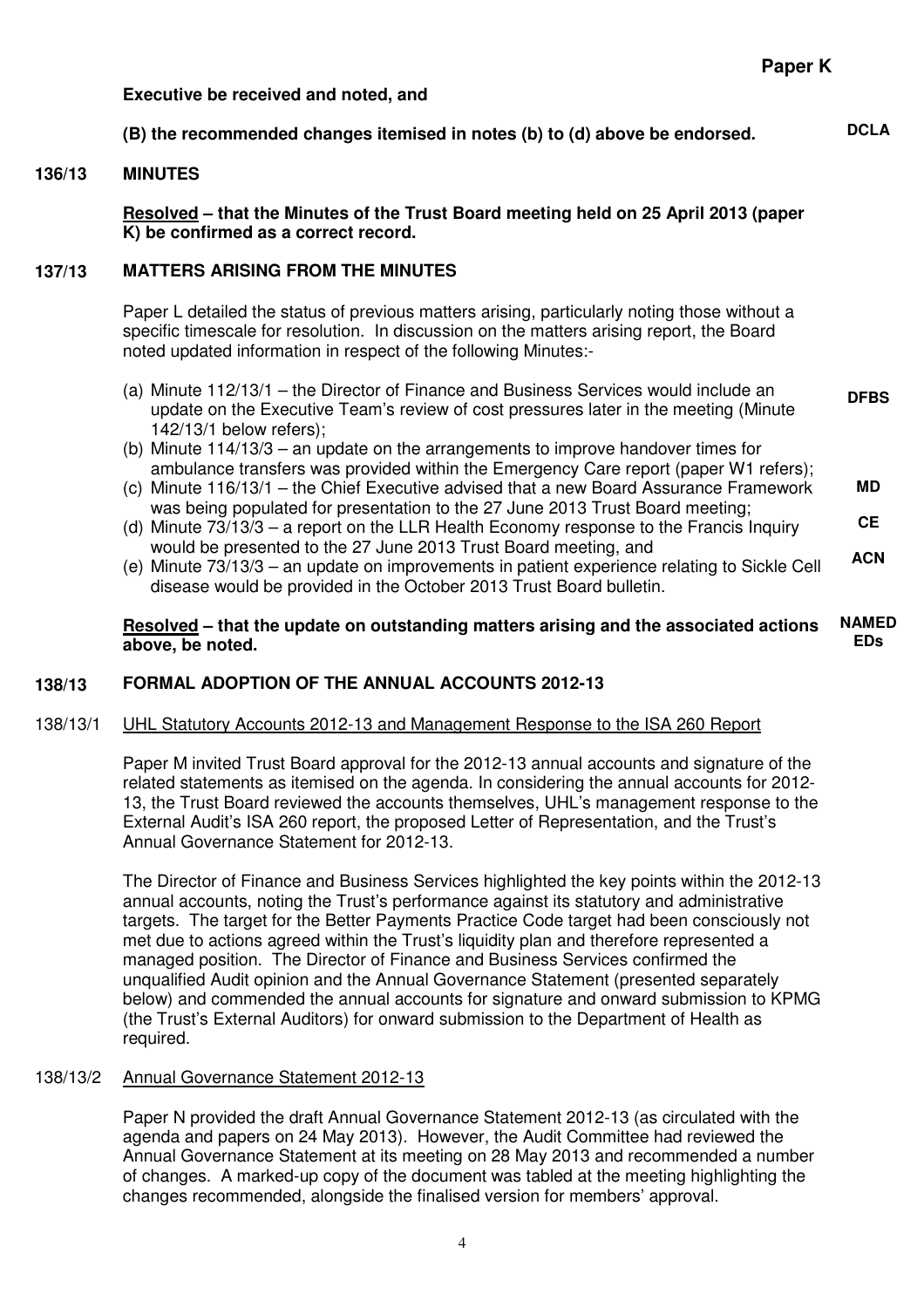# 138/13/3 Audit Committee Consideration of UHL's Annual Accounts and AGS 2012-13

Ms K Jenkins Non-Executive Director confirmed that the 28 May 2013 Audit Committee had also reviewed the Annual Accounts, Annual Governance Statement and related documents for 2012-13. She confirmed that the Audit Committee had accepted the unqualified Audit opinion provided and agreed that the changes to the Annual Governance Statement as requested by the Audit Committee were appropriately reflected in the revised version (as tabled at today's meeting).

# 138/13/4 Letter of Representation

Paper O confirmed the process for Audit Committee and Trust Board consideration of the Letter of Representation and copies of the proposed Letter of Representation were tabled at the meeting. The Director of Finance and Business Services and Ms K Jenkins, Non-Executive Director both provided assurance that the Letter of Representation contained no unusual items to be drawn to the Board's attention and they recommended that the Letter of Representation be signed by the Director of Finance and Business Services and the Chief Executive, which was supported by the Trust Board.

#### **Resolved – that (A) the statutory exchequer accounts for the year ending 31 March 2013 be approved as presented; DFBS**

**(B) authorisation be given for the signing of the following statements (in non-black ink) (signatories are shown in brackets):- DFBS** 

**(1) Statement of Directors' responsibilities in respect of Internal Control (Chief Executive);** 

**(2) Annual Governance Statement 2012-13 (Chief Executive);**

**(3) Directors' Statements – Statement of the Chief Executive's responsibilities as the Accountable Officer of the Trust (Chief Executive), and Statement of Directors' Responsibilities in respect of the accounts (Chief Executive, and the Director of Finance and Business Services);**

**(4) Balance Sheet (Chief Executive);**

**(5) Letter of Representation (Chief Executive and the Director of Finance and Business Services);** 

**(C) the statutory accounts 2012-13 and the required accompanying signed statements and documentation be submitted to KPMG as External Auditor accordingly and on to the Department of Health, as required. DFBS** 

# **139/13 CLINICAL QUALITY AND SAFETY**

# 139/13/1 Update on the Safe and Sustainable Review of Paediatric Cardiac Surgery

Further to Minute 111/13/1 of 25 April 2013, the Director of Marketing and Communications reported orally on the successful legal challenge of the review process by the Leeds centre for paediatric cardiac surgery and the request made by NHS England seeking leave to appeal against this decision. Discussion took place regarding the arrangements for implementation of "option B" which were proceeding in parallel with UHL's clinically based challenge of the decision via the submission of evidence to the Independent Reconfiguration Panel.

Dr S Dauncey, Non-Executive Director sought and received additional details surrounding the nature of UHL's clinical challenge. In response, the Chief Executive outlined some of the clinical risks, transitional risks and the presentation of an alternative solution which might mitigate these risks.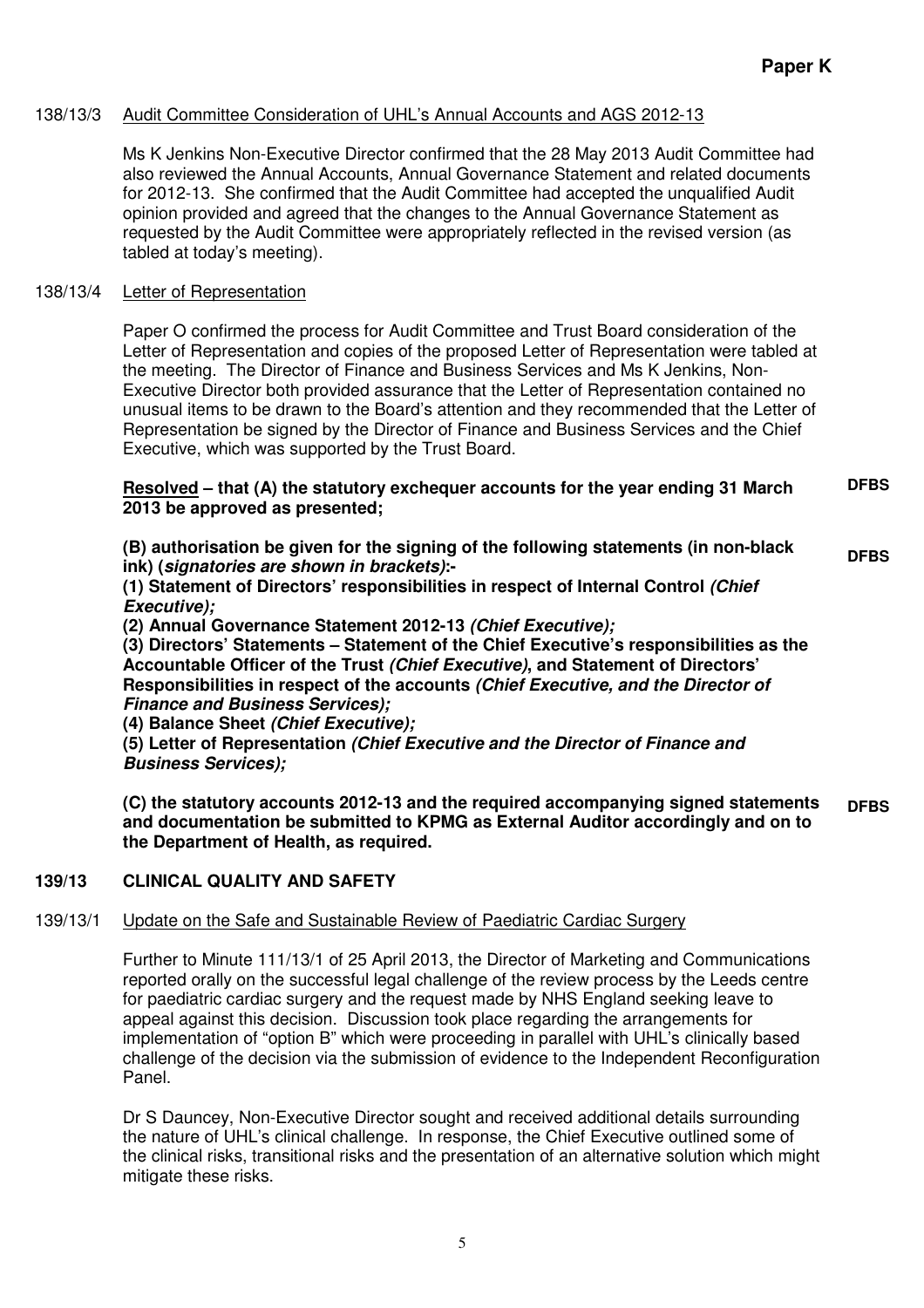|          | The Director of Marketing and Communications agreed to circulate a copy of a letter from<br>UHL's clinicians to the Secretary of State dated 29 May 2013. He was also requested to<br>convey the Board's appreciation to the clinicians, parents and staff for their support<br>throughout the review process.                                                                                                                                                                                                                                                                                                                                                                                                                                                                                                                                                                                                                                                                                                          |                          |  |
|----------|-------------------------------------------------------------------------------------------------------------------------------------------------------------------------------------------------------------------------------------------------------------------------------------------------------------------------------------------------------------------------------------------------------------------------------------------------------------------------------------------------------------------------------------------------------------------------------------------------------------------------------------------------------------------------------------------------------------------------------------------------------------------------------------------------------------------------------------------------------------------------------------------------------------------------------------------------------------------------------------------------------------------------|--------------------------|--|
|          | Resolved – that (A) the verbal information on the Safe and Sustainable review of<br>Paediatric Cardiac Surgery be received and noted and further updates be provided to<br>the Board as appropriate, and                                                                                                                                                                                                                                                                                                                                                                                                                                                                                                                                                                                                                                                                                                                                                                                                                | MD/<br><b>DCER</b>       |  |
|          | (B) the Director of Marketing and Communications be requested to:-<br>(1) circulate a copy of a letter from UHL clinicians to the Secretary of State to Trust<br>Board members for information, and<br>(2) arrange for the Board's recognition and appreciation to be conveyed to the<br>clinicians, parents and staff for their support throughout the Safe and Sustainable<br>review process.                                                                                                                                                                                                                                                                                                                                                                                                                                                                                                                                                                                                                         | <b>DCM</b><br><b>DCM</b> |  |
| 139/13/2 | <b>Contrasting Experiences</b>                                                                                                                                                                                                                                                                                                                                                                                                                                                                                                                                                                                                                                                                                                                                                                                                                                                                                                                                                                                          |                          |  |
|          | The Acting Chief Nurse introduced a series of presentation slides highlighting the following<br>contrasting experiences that had impacted in different ways upon aspects of clinical quality,<br>patient experience and safety at UHL:-                                                                                                                                                                                                                                                                                                                                                                                                                                                                                                                                                                                                                                                                                                                                                                                 |                          |  |
|          | (a) a summary of the challenges and interventions implemented to support improved patient<br>nutrition across the Trust. Trust Board members particularly noted the standardisation of<br>nursing documentation, implementation of nutritional metrics, the "Steamplicity" patient<br>meals introduced recently by Interserve, and the red tray system for patients requiring<br>additional support at mealtimes, and<br>(b) a presentation by staff from Ward 34 at the Leicester Royal Infirmary demonstrating<br>ways in which the patient mealtime experience had been enhanced through improved<br>organisation of workload and break times, staff involvement in menu planning, and the<br>red and amber dot alert system to indicate whether patients required full support with<br>their meals or prompting to eat them. The Chairman thanked the staff from Ward 34 for<br>attending to provide this valued presentation and demonstrating their compassionate<br>desire to provide good quality patient care. |                          |  |
|          | The Acting Chief Nurse highlighted one of the presentations arising from the leadership<br>celebration event held on 29 May 2013, advising that a DVD on tissue viability and reducing<br>hospital acquired pressure ulcers would be presented to the Trust Board on 27 June 2013.                                                                                                                                                                                                                                                                                                                                                                                                                                                                                                                                                                                                                                                                                                                                      | <b>ACN</b>               |  |
|          | Resolved – that (A) the presentation and subsequent discussion on contrasting<br>experiences at UHL be received and noted, and                                                                                                                                                                                                                                                                                                                                                                                                                                                                                                                                                                                                                                                                                                                                                                                                                                                                                          |                          |  |
|          | (B) the Acting Chief Nurse be requested to include a DVD presentation on reducing<br>pressure ulcers in the contrasting experiences presentation to the Trust Board on 27<br><b>June 2013.</b>                                                                                                                                                                                                                                                                                                                                                                                                                                                                                                                                                                                                                                                                                                                                                                                                                          | <b>ACN</b>               |  |
| 139/13/3 | <b>Care Quality Commission's New Strategy</b>                                                                                                                                                                                                                                                                                                                                                                                                                                                                                                                                                                                                                                                                                                                                                                                                                                                                                                                                                                           |                          |  |
|          | The Medical Director introduced paper Q providing a summary of the main changes arising<br>from the CQC's new strategy for 2013-16 "Raising Standards, Putting People First". The full<br>strategy document was appended to the report as appendix A. He particularly drew the<br>Board's attention to the appointment of a Chief Inspector of Hospitals and the arrangements<br>to re-focus the way that hospitals were inspected, moving away from generic inspections<br>and developing dedicated specialist inspection teams.                                                                                                                                                                                                                                                                                                                                                                                                                                                                                       |                          |  |
|          | Responding to a query from Dr S Dauncey, Non-Executive Director, the Medical Director                                                                                                                                                                                                                                                                                                                                                                                                                                                                                                                                                                                                                                                                                                                                                                                                                                                                                                                                   |                          |  |

**Paper K** 

Responding to a query from Dr S Dauncey, Non-Executive Director, the Medical Director voiced his view that the changes were broadly positive and should reduce the need for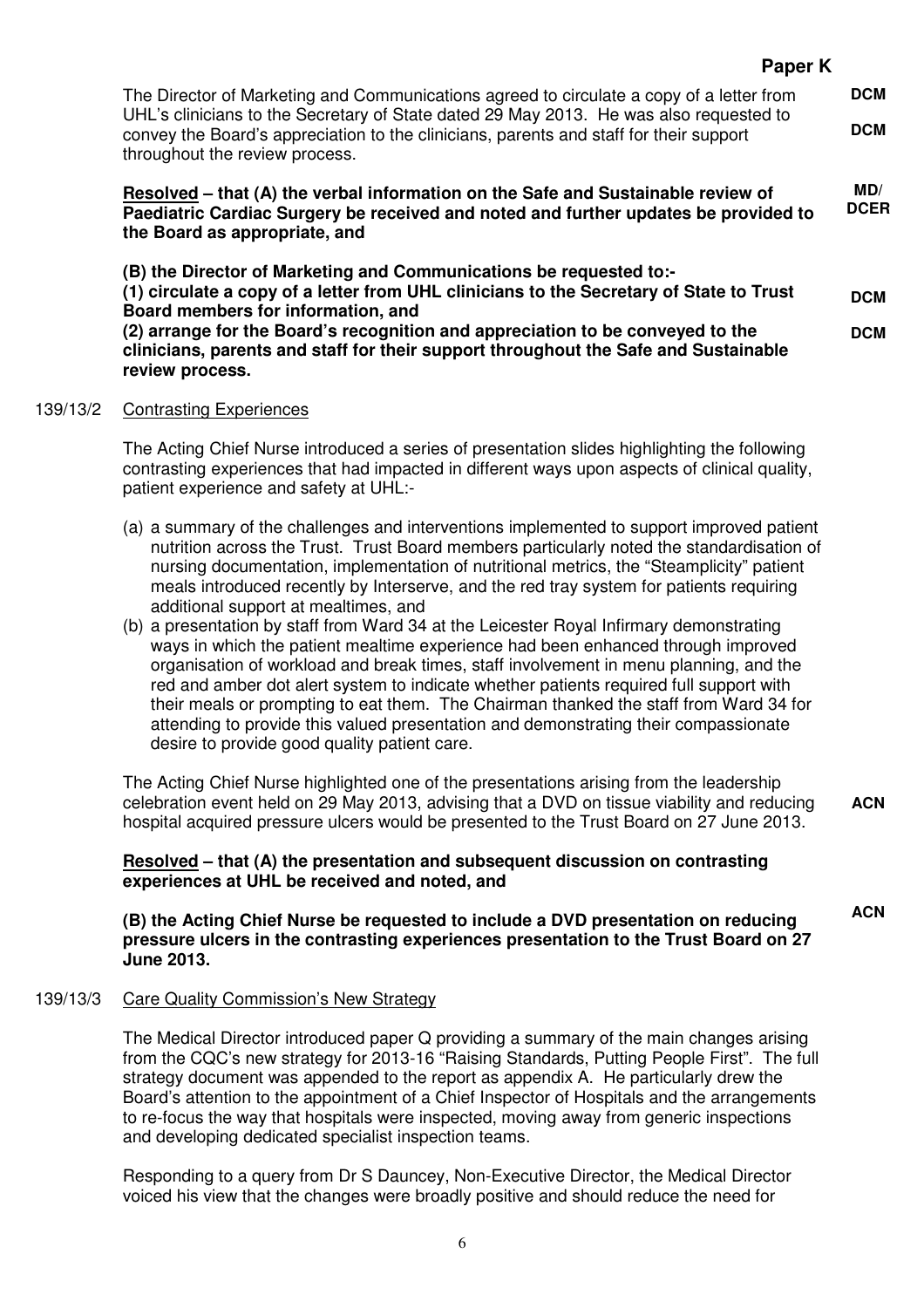factual accuracy corrections following each inspection. However, he expressed slight reservations about the ambitious nature of the plans and the arrangements to build CQC capacity. The Acting Chief Nurse echoed the Medical Director's comments and provided feedback from a recent inspection relating to mental health issues, where the inspection team had been well-informed and had supported a constructive 2 way dialogue throughout the inspection process.

# **Resolved – that the update on the CQC's new strategy for 2013-16 be received and noted.**

# **140/13 HUMAN RESOURCES**

# 140/13/1 Listening into Action (LiA)

Further to Minute 113/13/1 of 25 April 2013, the Chief Executive introduced paper R providing a progress update on the adoption of Listening into Action at UHL and he recorded his acknowledgement of the work undertaken by the Director of Human Resources and her team in commencing the LiA implementation work prior to the appointment of the LiA leadership team. Trust Board members particularly noted that:-

- (a) the Pulse Check survey results (provided in appendix 1) had revealed some key areas with scope for improvement;
- (b) as requested at the last Board meeting, some comparative data was provided from another Trust to demonstrate the type of improvements expected from the baseline Pulse Check data;
- (c) the 6 LiA staff events (held between 30 April and 9 May 2013) had been well attended by over 500 members of staff;
- (d) the events had been evaluated as excellent by 93% of attendees;
- (e) staff had demonstrated a tremendous desire to improve things and a wide range of good ideas had been put forward for consideration as "quick wins", "enabling our people schemes" and "the first 12 LiA teams", and
- (f) a number of suggestions had been received from staff in respect of IT systems and procurement. Whilst these issues were already being developed as major projects, arrangements were in hand to incorporate the LiA approach within these projects.

Mr R Kilner, Non-Executive Director sought and received assurance regarding the interaction between LiA and Interserve, noting that Mr S McPherson, Interserve's Transformation Manager was a member of the LiA Sponsor Group and that any bids for Facilities Management related funding or resources would be processed in the usual way.

#### **Resolved – that the update on Listening into Action implementation arrangements (paper R) be received and noted.**

# **141/13 STRATEGY AND FORWARD PLANNING**

# 141/13/1 LLR Better Care Together Governance Structure

The Chief Executive presented paper S, which provided a progress report on the development of the governance structure for the LLR Better Care Together Programme. He particularly noted the significant changes in leadership and re-structuring of the work streams implemented recently to ensure that the Programme was fit for purpose. He advised that a senior Programme Director was due to be appointed (hosted by UHL). In the meantime, a 6 month interim appointment had already been made.

Discussion took place regarding the work streams structured under (1) Urgent Care, (2) Planned Care and (3) Long Term Conditions. Responding to a query raised by Ms K Jenkins, Non-Executive Director, the Chief Executive advised that the FT Programme Board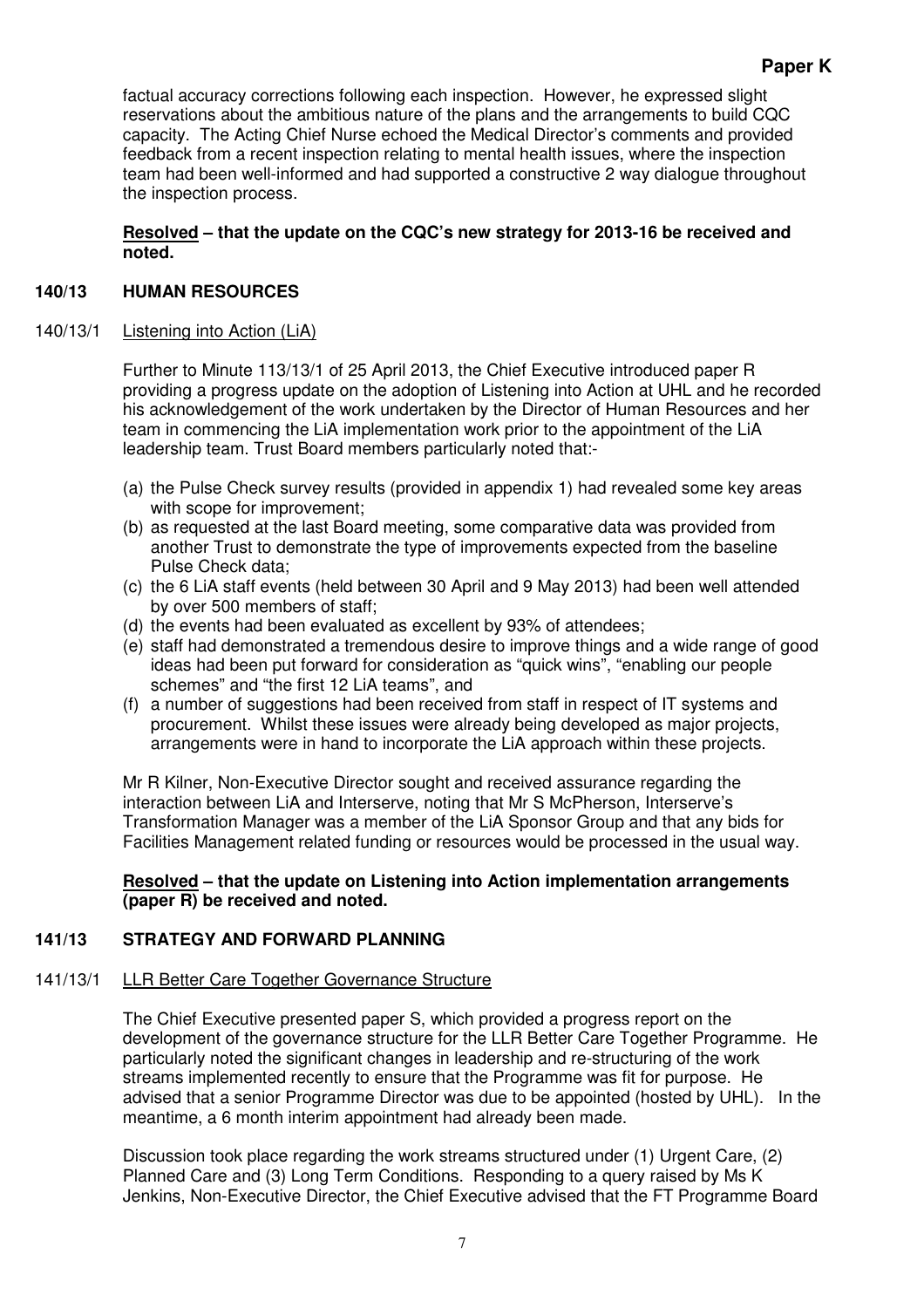# **Paper K**

would undertake a review of the Better Care Together timescales to ensure that they would align with the milestones for UHL's Foundation Trust trajectory (as set out in the annual operational plan 2013-14). **CE/ESB** 

# **Resolved – that (A) the report on the Better Care Together Governance Structure be received and noted, and**

#### **(B) the FT Programme Board be requested to review the timescales to ensure that they aligned with the Trust's FT trajectory CE/ESB**

#### 141/13/2 Sustainability Plan

Further to Minute 75/13/4 of 28 March 2013, the Director of Finance and Business Services introduced paper T which provided an initial set of sustainability outcomes for consideration. Members commented that the proposed vision statement appeared to be somewhat negative and the report lacked evidence of any external engagement. The Director of Finance and Business Services was requested to arrange for a more substantial report to be presented to the July 2013 Trust Board meeting to incorporate a detailed project plan and specify potential budget requirements.

Mr P Panchal, Non-Executive Director advised that he had recently attended a workshop on the development process for the Sustainability Plan, but this event had not been well attended.

**Resolved – that (A) the progress report on UHL's Sustainability Plan (paper T) be received and noted, and** 

**(B) the Director of Finance and Business Services be requested to arrange for more detailed proposals to be presented to the July 2013 Trust Board meeting. DFBS** 

#### **142/13 QUALITY AND PERFORMANCE**

#### 142/13/1 Month 1 Quality and Performance Report

Paper U, the quality and performance report for month 1 (month ending 30 April 2013) advised of red/amber/green (RAG) performance ratings for the Trust, and set out performance exception reports in the accompanying appendices.

Ms J Wilson, Non-Executive Director and Quality Assurance Committee (QAC) Chair reported on the following items considered at the 21 May 2013 QAC meeting:-

- concerns raised regarding the software for the electronic prescribing and medicines administration (ePMA) system currently being implemented across the Trust. Increased user numbers had resulted in users being "deadlocked" out of the system. The software providers (CSC) had now added a "patch" to rectify the fault, but a close watching brief was being maintained as the system continued to be rolled out within the Acute Care Division. A review of the lessons learned from this issue would be undertaken and fed back to the Quality Assurance Committee accordingly;
- issues arising from consideration of the Annual Patient Experience Report for 2012-13;
- a presentation received from the Planned Care Division on complaints performance and confirmation that proposals for a review of the UHL complaints system (as considered by the Executive Team on 21 May 2013) would be circulated to Quality Assurance Committee members for information;
- assurance provided to the Committee regarding the nursing workforce position and the measures in place to mitigate against any shortfall in staffing ratios, and
- the Never Event (as reported to the Trust Board on 25 April 2013) involving an incorrect prosthetic knee replacement being implanted in a patient. This error was detected and

**MD** 

**DFBS**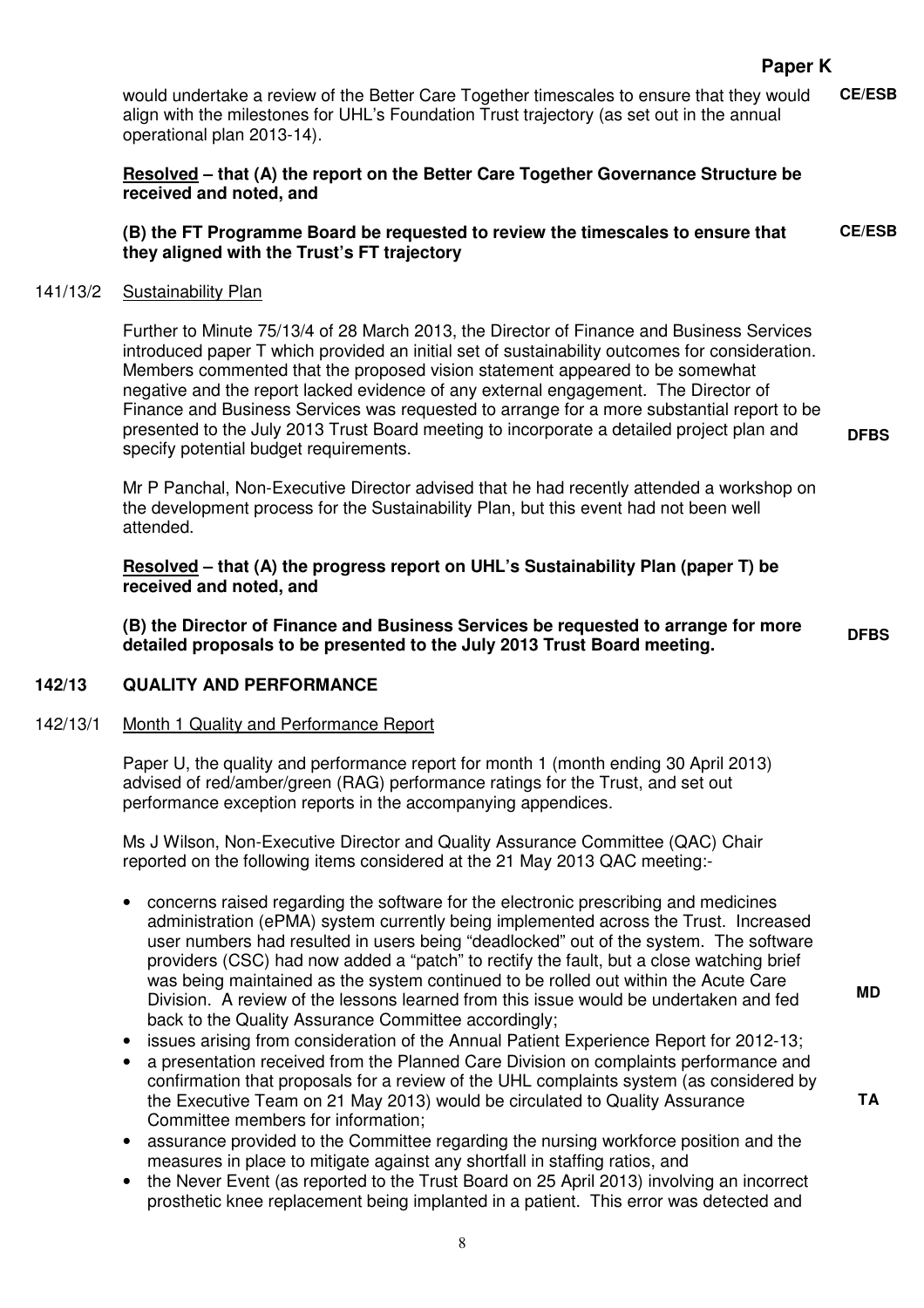the correct prosthesis had been implanted prior to the surgery being completed.

The Acting Chief Nurse highlighted key elements from the patient experience section, particularly noting:-

- (a) the work being undertaken as part of the "Putting People First" initiative. A conference and workshop had been held and it was agreed that the Acting Chief Nurse would liaise with the Director of Human Resources to consider ways in which the "Putting People First" initiative might interface with UHL's Organisational Development Plan and Listening into Action; **ACN/**
- (b) the challenging C Diff target set for 2013-14 of no more than 67 cases with a financial penalty of £50,000 for every patient above this year end trajectory. Discussions were being held with Commissioners regarding the funding of an alternative antibiotic prescribing regime;
- (c) the Trust's overall Friends and Family Test NET promoter score stood at 66.4 and the target to achieve greater than 15% inpatient coverage had been achieved. Plans to improve the coverage within ED were being implemented which would include a series of touch screens outside the Minor Injuries area, and
- (d) the number of avoidable pressure ulcers had not demonstrated any significant reduction and a detailed report on this area was due to be presented to the Quality Assurance Committee in June 2013.

The Medical Director reported on the quality and patient safety related issues arising from the month 1 Quality and Performance report, advising that UHL's SHMI mortality data remained within the expected range at 105 for October 2011 to September 2012 and was RAG-rated as amber. Overcrowding in the Emergency Department continued to cause concerns due to excessive levels of emergency attendances, but weekly monitoring arrangements were in place to address any patient safety issues through the ECAT meetings which were chaired by the Chief Executive.

The Interim Director of Operations briefed the Trust Board on the Trust's month 1 operational performance particularly highlighting the 2013-14 NTDA Quality and Governance Indicators reported in section 2 on page 1 of the Quality and Performance Summary. In line with best practice, the Trust was reporting current month's performance together with a comparison for the same period in the preceding year. Further indicators would be added to this reporting template once the TDA's reporting methodology had been appropriately confirmed.

Performance exception reports were provided in respect of the following areas:- (1) RTT non admitted standards for Orthopaedics, ENT, Ophthalmology and Maxillo-Facial services and the admitted standard for Ophthalmology (2) Imaging 6 week waits; (3) 62 day cancer target, and (4) cancelled operations. A separate report on ED performance was provided at paper W1 (Minute 142/13/2 below refers).

Particular discussion took place surrounding the Trust's performance in respect of Imaging 6 week waits and the actions being undertaken to understand the demand and capacity issues, management arrangements for waiting lists and the short term actions required to regain control of the 6 week target. Members requested that the action plan appended to this exception report be populated with timescales.

The Director of Human Resources reported on the workforce related issues arising from the month 1 Quality and Performance report, advising that the appraisals rate for April 2013 stood at 90.9% against the new internal target of 95%. Reminders had been provided to the Corporate Directorates regarding the need for timely, good quality staff appraisals. An update on the outcomes of audits to review the quality of staff appraisals would be provided in the quarterly report to the June 2013 Trust Board on workforce related issues. Sickness figures for April stood at 3.9% which was expected to reduce by 0.5% as periods of absence **ACN** 

**DHR** 

**ACN** 

**DHR**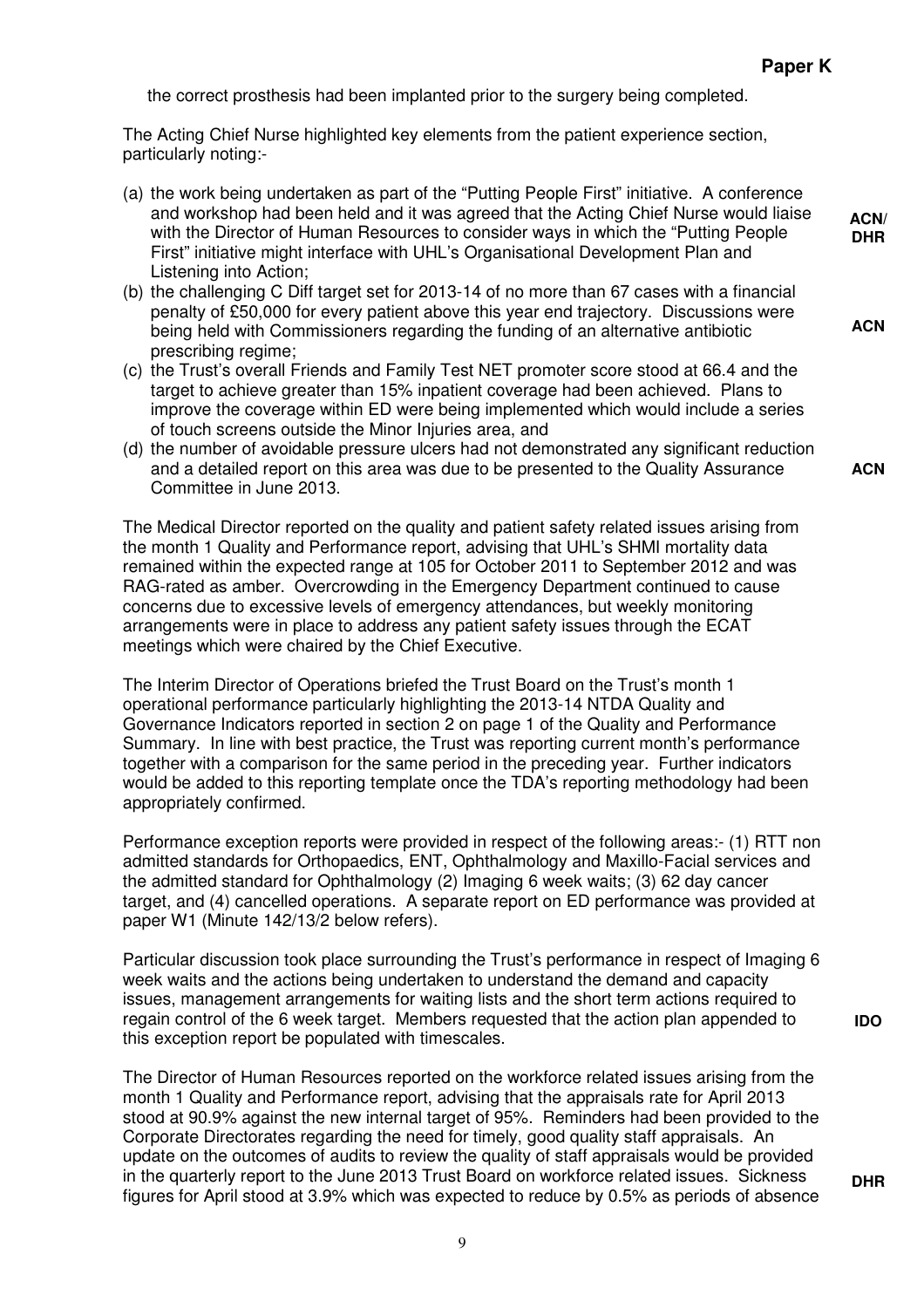were closed down. The 12 month rolling sickness figure had reduced to 3.4% which indicated that UHL was the best performing Trusts within the East Midlands in terms of sickness.

Further to a query raised at the 29 May 2013 meeting of the Finance and Performance Committee, the Director of Human Resources confirmed that 660 members of staff had transferred to Interserve in March 2013 and that staff turnover was calculated on a rolling 12 month basis. Excluding the impact of staff transferring to Interserve, the Trust's actual turnover for April 2013 had been 8%.

In respect of the Trust's financial performance, Mr I Reid, Non-Executive Director and Chairman of the Finance and Performance Committee noted that the Trust was reporting a deficit of £1m for April 2013 which was £0.6m adverse to the planned £0.4m deficit. The month 1 position also included £1.3m of the contingency assumed within the Annual Operational Plan. Patient care income was £0.4m adverse to plan and operating expenditure was £0.7m adverse. £1.9m of the planned £2.5m CIP savings had been delivered in-month. Pay expenditure for month 1 was £0.8m adverse to plan as a result of continued use of extra capacity wards and an increase in premium non-contracted payments for Medicine and ED staffing to manage the flow of patients through ED. Non-pay costs were £0.1m favourable to plan and capital expenditure was £1.1m representing 61% of the plan year to date.

Discussion had taken place at the Finance and Performance Committee on 29 May 2013 surrounding the timing of Quality Assurance Committee meetings relative to the availability of the Quality and Performance data. Ms J Wilson, Non-Executive Director reported that arrangements were in hand to reschedule the Quality Assurance Committee meeting dates to address this issue with effect from July 2013.

The Director of Finance and Business Services added that aspects of the new tariff were still being embedded and the Trust's final validated income position was likely to be £0.25m higher than the reported figure. Table 4 on page 21 of the Quality and Performance summary highlighted the price and volume variances across the point of delivery and emphasised the risks identified within the Annual Operational Plan for 2013-14. Expenditure and pay controls had been centralised where appropriate and the Executive Team continued to focus upon achieving a reduction of non-contracted premium pay expenditure relative to the substantive appointments being progressed. Opportunities were being developed for new CIP schemes to replace any areas of potential non-delivery. No allowance had been made within the financial plan for the risk of performance fines and the Director of Finance and Business Services had agreed to produce a summary of the structure of performance fines for the Finance and Performance Committee. He was requested to circulate this report to all Trust Board members. Finally, the Director of Finance and Business Services voiced some concerns regarding the accuracy of Divisional forecasts, confirming that this issue would be addressed through the Divisional Confirm and Challenge meetings.

Mr R Kilner, Non-Executive Director sought assurance regarding the arrangements to manage the Trust's cash position and the Director of Finance and Business Services agreed to include additional transparency surrounding cash management within the regular financial reporting template. In response to her query, the Director of Finance and Business Services agreed to provide Ms K Jenkins, Non-Executive Director and Audit Committee Chair with a more detailed breakdown of the price and volume variances in patient care activity (ie the next tier of information down from that provided in table 4 on page 21 of paper U).

The Chief Executive summarised that month 1 had not represented a satisfactory start to the new financial year and he would be writing a note to remind the management team of their responsibilities surrounding appropriate financial management and control. Mr P Burns, the Trust's Head of CIP Delivery was co-ordinating CIP monitoring, but there was

**DFBS** 

**DFBS** 

**DFBS**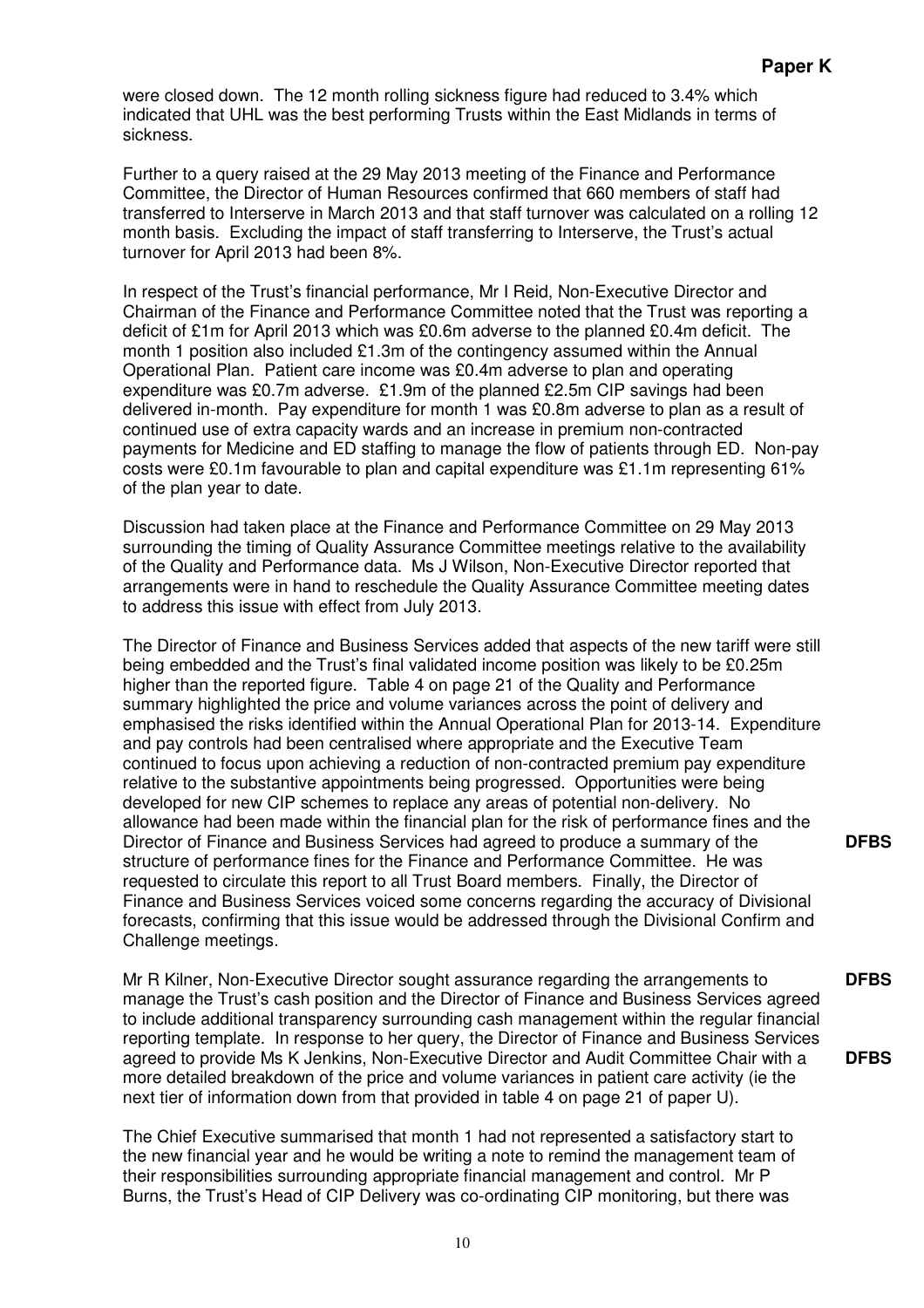further work to be done by budget holders to deliver the savings required.

**Resolved – that (A) the quality and performance report for month 1 (month ending 30 April 2013) be noted;** 

| (B) proposals for a review of the UHL complaints system be circulated to Quality<br><b>Assurance Committee members;</b>                                                                                                   | <b>TA</b>          |
|---------------------------------------------------------------------------------------------------------------------------------------------------------------------------------------------------------------------------|--------------------|
| (C) the Acting Chief Nurse be requested to liaise with the Director of Human<br>Resources to consider ways in which the "Putting People First" initiative would<br>interface with UHL's OD Plan and LiA;                  | ACN/<br><b>DHR</b> |
| (D) a further report on the roll out of ePMA be presented to the Quality Assurance<br>Committee;                                                                                                                          | MD.                |
| (E) outcomes from the audit of the quality of staff appraisals be included in the<br>quarterly report on workforce related issues to be presented to the 27 June 2013<br><b>Trust Board meeting;</b>                      | <b>DHR</b>         |
| (F) arrangements to protect and manage UHL's cash flow be incorporated into the<br><b>Quality and Performance reporting mechanism;</b>                                                                                    | <b>DFBS</b>        |
| (G) the Director of Finance and Business Services be requested to provide Ms K<br>Jenkins, Non-Executive Director, with the requested additional detail relating to price<br>and volume variances in patient care income; | <b>DFBS</b>        |
| (H) the Minutes of the 16 April 2013 Quality Assurance Committee meeting (paper V)<br>be received and noted, and                                                                                                          |                    |

**(I) the Minutes of the 24 April 2013 Finance and Performance Committee meeting (paper V1) be received and noted.** 

#### 142/13/2 Monthly Update on Emergency Care

The Chief Executive introduced paper W summarising recent progress with UHL's Emergency Care performance and providing a briefing upon national developments. A copy of a letter dated 9 may 2013 from NHS England was appended to the report confirming the mandated production of whole system recovery plans to deliver the A&E 4 hour operational standard. He briefed the Board on key issues surrounding the establishment of Urgent Care Boards and the review of the Emergency Care Network by Right Place Consulting. Recent improvements had begun to be demonstrated surrounding bed availability in the system, and recruitment efforts were being strengthened to address gaps in medical staffing. Other workstreams being progressed included a revised approach to the Elderly Frailty Unit, daily Consultant ward rounds, single front door model of care and rehabilitation beds in the community.

The Interim Director of Operations presented paper W1 detailing UHL's ED performance and providing a copy of the Emergency Care Action Team (ECAT) action plan. The ECAT meetings were held weekly and the Interim Director of Operations undertook to circulate a refreshed version of the action plan outside the meeting. The Board noted that the new ED management structure was working well. Discussion took place regarding recruitment and retention challenges and potential solutions under consideration by the Executive Team, including premium payments, opportunities to support individual Consultant interests, developing trainees and overseas recruitment campaigns.

#### **Resolved – that (A) the update reports on Emergency Care (papers W and W1) be received and noted, and**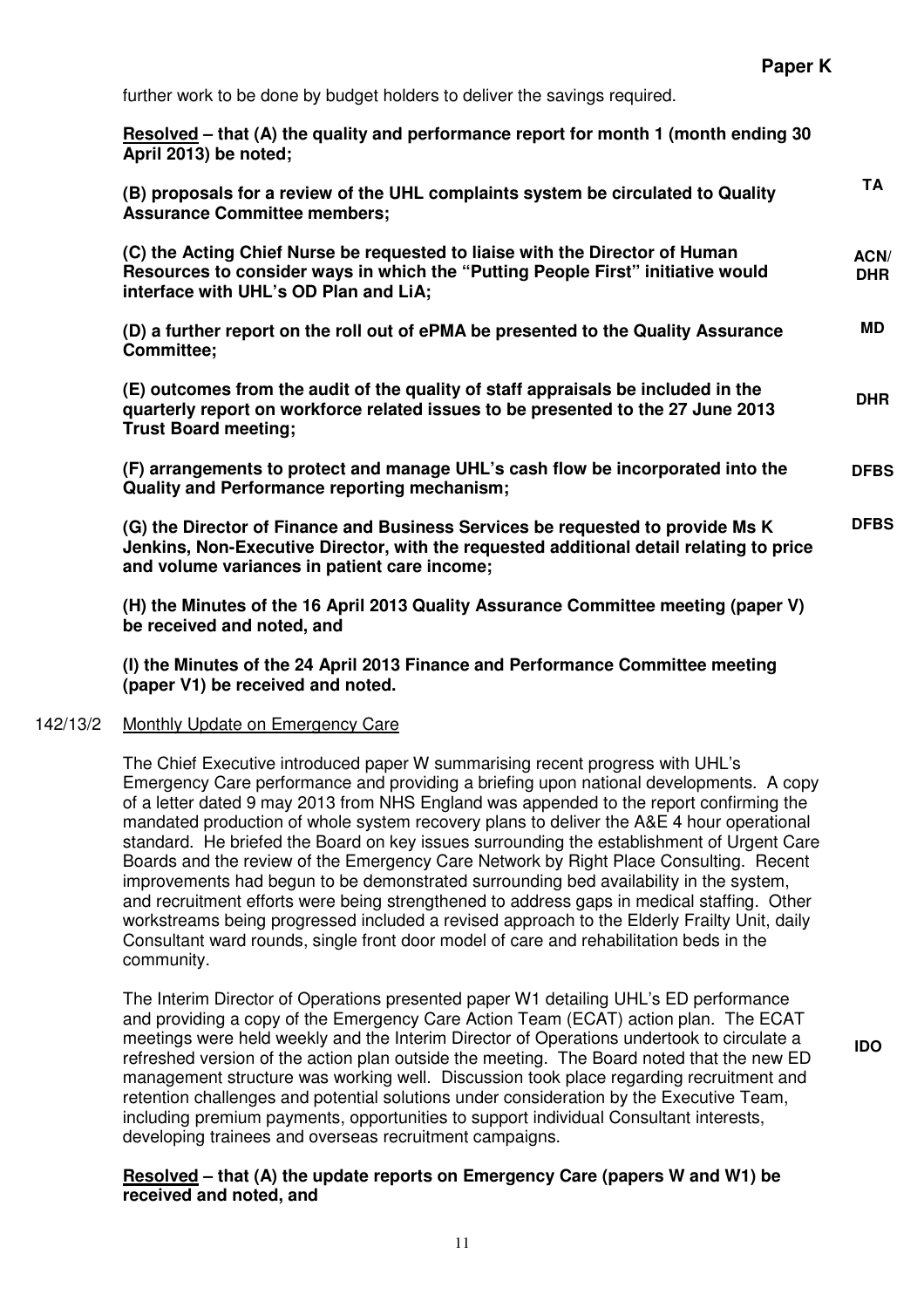**CHAIR MAN/ CE** 

**CHAIR MAN/ CE**

**CE** 

# **(B) the Interim Director of Operations be requested to circulate an updated version of the ECAT action plan outside the meeting.**

# 142/13/3 NHS Trust Over-Sight Self Certifications

The Director of Corporate and Legal Affairs introduced UHL's self certification returns (paper X refers) and welcomed any comments or questions on this report. He noted that the Monitor Licensing Requirements and the Trust Board Statements for April 2013 (appendix B and appendix C) were submitted to the NTDA on 17 May 2013. The Director of Corporate and Legal Affairs agreed to develop the underpinning rationale for the Trust's Monitoring Licensing Requirements and Self Certification forms. The May 2013 Single Operating Model return (appendix A) was endorsed for signature by the Chairman and Chief Executive and submission to the TDA accordingly.

**Resolved – that the NHS Trust Over-Sight Self Certification return for May 2013 be approved for signature by the UHL Chairman and Chief Executive, and submitted to the TDA as required.** 

**143/13 GOVERNANCE** 

#### 143/13/1 Historical Due Diligence Report – HDD1

The Chief Executive presented paper Y providing a summary of the key findings of UHL's HDD1 review carried out by Ernst and Young in January 2013. He agreed to arrange for the full report to be circulated to Trust Board members for information, confirming that there were no unusual outcomes and the next review (HDD2) was scheduled to be undertaken in March 2014.

### **Resolved – that the Chief Executive be requested to circulate copies of the full HDD1 report to Trust Board members for information.**

# 143/13/2 Trust Board Development Programme and Calendar of Business for 2013-14

The Director of Corporate and Legal Affairs introduced paper Z summarising the key points in relation to the Trust's draft Board Development Programme and Board calendar of business for 2013-14. He particularly thanked Ms H Harrison, FT Programme Manager for her help in preparing this report. Appendix A set out the Board Development Programme alongside the key milestones for UHL's FT application and Appendix B provided the draft Trust Board calendar of business for approval. The Trust Board considered this report in detail and made the following observations and comments:-

- (a) monthly Board Development sessions of 4 hours per month had been provisionally scheduled until December 2013, but in some months up to 7 hours of Board development time would be required. It was agreed that the Director of Corporate and Legal Affairs would canvass members' availability for additional sessions as required up to March 2014;
- (b) a 2 hour session on Board effectiveness had been scheduled for July 2013 and Ms J Wilson, Non-Executive Director queried the scope to cover this electively throughout June and July 2013 and incorporate the Board's role in the enactment of the leadership and management standards The Director of Corporate and Legal Affairs advised that the outcome of the stock take against the Board Governance Memorandum action plan in June 2013 was intended to inform the July 2013 session, alongside feedback from the external reviews of Board Governance conducted by Capsticks and Deloitte and the HDD1 review. In addition, the Board would be considering how it would programme consideration of Board dynamics and compliance with its code of conduct, and

12

**DCLA**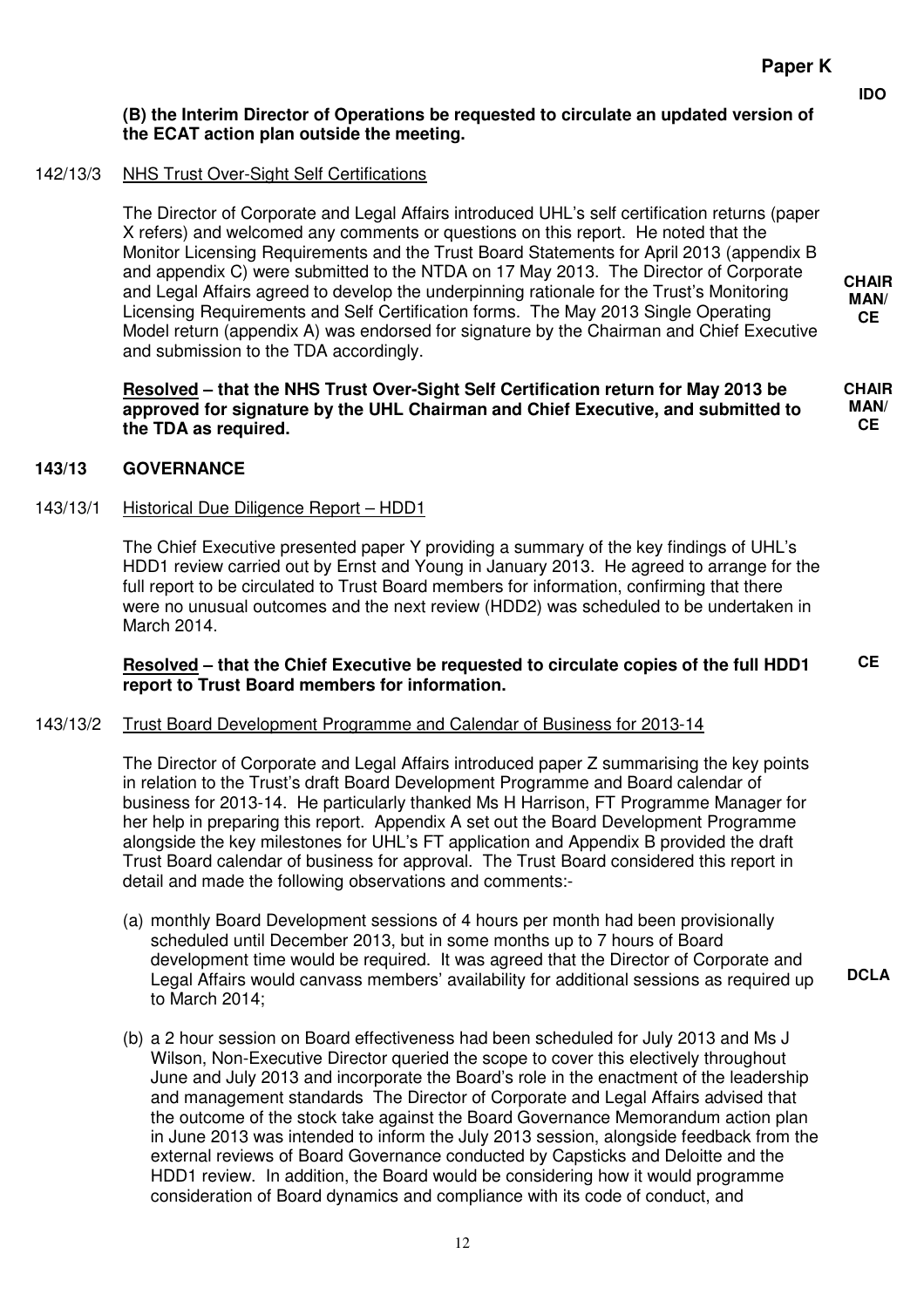identifying priorities for future development – how the time would be allocated and how to factor in the Trust Board time out day;

- (c) the Chief Executive made the following suggestions for inclusion in the calendar of business:-
	- quarterly update reports from the LLR FMC;
	- bi-annual update reports from Empath;
	- reports on the Trust's strategies for IT, workforce, and any others deemed relevant;
	- opportunities to separate the quarterly updates on research and development and medical education;
	- scope to strengthen the emphasis on strategic items of business in the formal Board agenda (in addition to the focus at Board development sessions). It was agreed to seek a view from the Trust's Director of Strategy on this point (once appointed);
- (d) Ms J Wilson, Non-Executive Director welcomed the calendar of business and requested that consideration be given to including:-
	- a greater emphasis on the Trust's Quality and Safety Commitment;
	- regular presentations on contrasting experiences relating to patient quality;
	- quarterly health and safety reports it was noted that the statutory duties surrounding annual health and safety reporting would be covered within the annual report;
- (e) the Director of Human Resources requested that the bi-annual review of Equality Governance be rescheduled for July and December (instead of April and October); **DCLA**
- (f) the Director of Marketing and Communications noted that approval of the Annual Operational Plan and Trust Priorities was scheduled for March 2014 but he queried the developmental process for this. The Director of Corporate and Legal Affairs confirmed that the development of the AOP would be addressed through the Board Development Programme but agreed to schedule formal Board consideration of the draft AOP during quarter 3. **DCLA**

**Resolved – that (A) the requirements for the Board Development Programme be noted and the Director of Corporate and Legal Affairs be requested to canvass members' availability to attend additional sessions as required; DCLA** 

**(B) the Director of Corporate and Legal Affairs be requested to adapt the draft Trust Board calendar of business to reflect the comments received at the meeting and circulate a revised version to Trust Board members outside the meeting, and DCLA** 

**(C) the draft Trust Board calendar of business be endorsed, subject to the amendments noted above and the Board's acknowledgement that this was a live document which would be updated appropriately as and when required. DCLA** 

#### **144/13 RISK**

# 144/13/1 Board Assurance Framework (BAF) Update

The Medical Director presented the latest iteration of UHL's BAF (paper AA) particularly highlighting the document provided in appendix 6 – operational risks scoring 15 or above for the period ended 30 April 2013 and the most significant risk, namely, overcrowding in UHL's ED as a result of high levels of emergency attendances.

The Chairman invited members to consider whether any additional (existing or new) risks required urgent Trust Board consideration, or whether members wished to comment on the 3 risks highlighted for review:-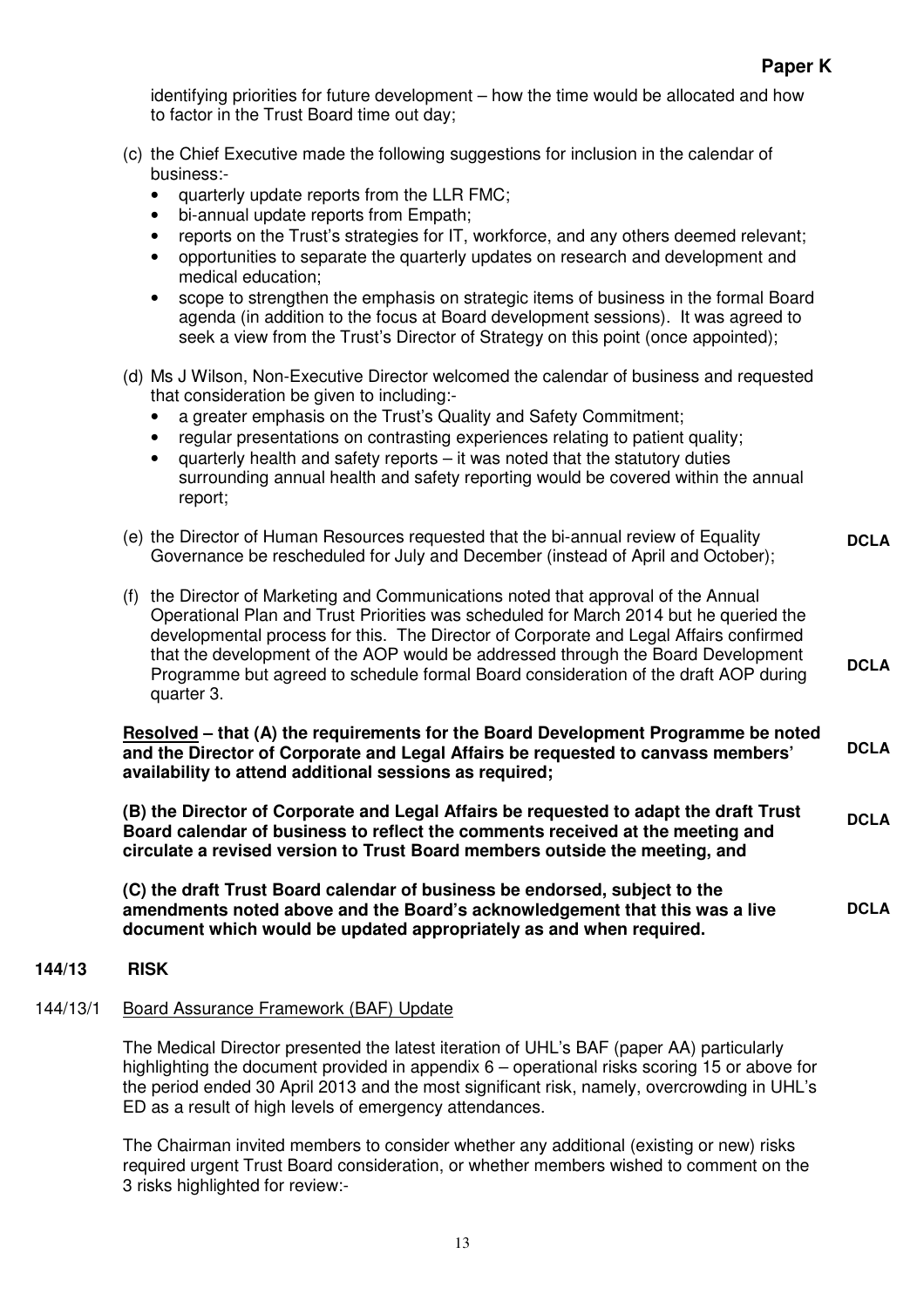**CE/ESB** 

**MD** 

- risk 3 inability to recruit, retain, develop and motivate staff. The Director of Human Resources commented on the need to refresh the narrative surrounding this risk;
- risk  $6$  failure to achieve FT status, and
- risk  $8$  failure to achieve financial sustainability.

Noting the development work underway and that an updated Board Assurance Framework would be presented to the June 2013 Trust Board, the Chief Executive advocated a high level discussion to identify any gaps in risk assurance, rather than a detailed discussion on the substance of the risks and issues highlighted in the report. Discussion took place regarding the Board's role in this respect and it was agreed that the Risk and Assurance Manager would be invited to attend the next Executive Strategy Board to review the principles and objectives to be achieved.

**Resolved – that (A) Board Assurance Framework (presented as paper AA) be received and noted;** 

| (B) the Risk and Assurance Manager be invited to attend the Executive Strategy<br>Board meeting on 4 June 2013 to review the Board Assurance Framework, and | <b>CE/ESB</b> |
|-------------------------------------------------------------------------------------------------------------------------------------------------------------|---------------|
|                                                                                                                                                             |               |

**(C) the refreshed Board Assurance Framework be presented to the 27 June 2013 Trust Board meeting.** 

#### 144/13/2 Risk Management Policy

The Medical Director presented the UHL Risk Management Policy for Trust Board approval and members particularly supported the option of implementing a quarterly reporting mechanism for all newly identified risks scoring 20 or above.

**Resolved – that, subject to the amendment noted above, the UHL Risk Management Policy be endorsed.** 

#### **145/13 REPORTS FROM BOARD COMMITTEES**

145/13/1 Audit Committee

**Resolved – that the Minutes of the Audit Committee meeting held on 28 May 2013 be presented to the 27 June 2013 Trust Board meeting.** 

# **146/13 CORPORATE TRUSTEE BUSINESS**

146/13/1 Charitable Funds Committee

Mr P Panchal, Non-Executive Director presented the notes of the inquorate meeting of the Charitable Funds Committee meeting held on 17 May 2013, advising that the Director of Research and Development and the Medical Director had now confirmed their support of applications 4436 and 4444.

**Resolved – that (A) the notes of the 17 May 2013 Charitable Funds Committee (paper CC) be received and the recommendations contained therein endorsed, and** 

**(B) the Trust Board (as Corporate Trustee) endorsed Charitable Funding Applications 4436 and 4444, in view of the additional supporting information provided by the Director of Research and Development and the Medical Director. DFBS** 

#### **147/13 TRUST BOARD BULLETIN – MAY 2013**

**Resolved – that the Trust Board Bulletin report containing declarations of interests**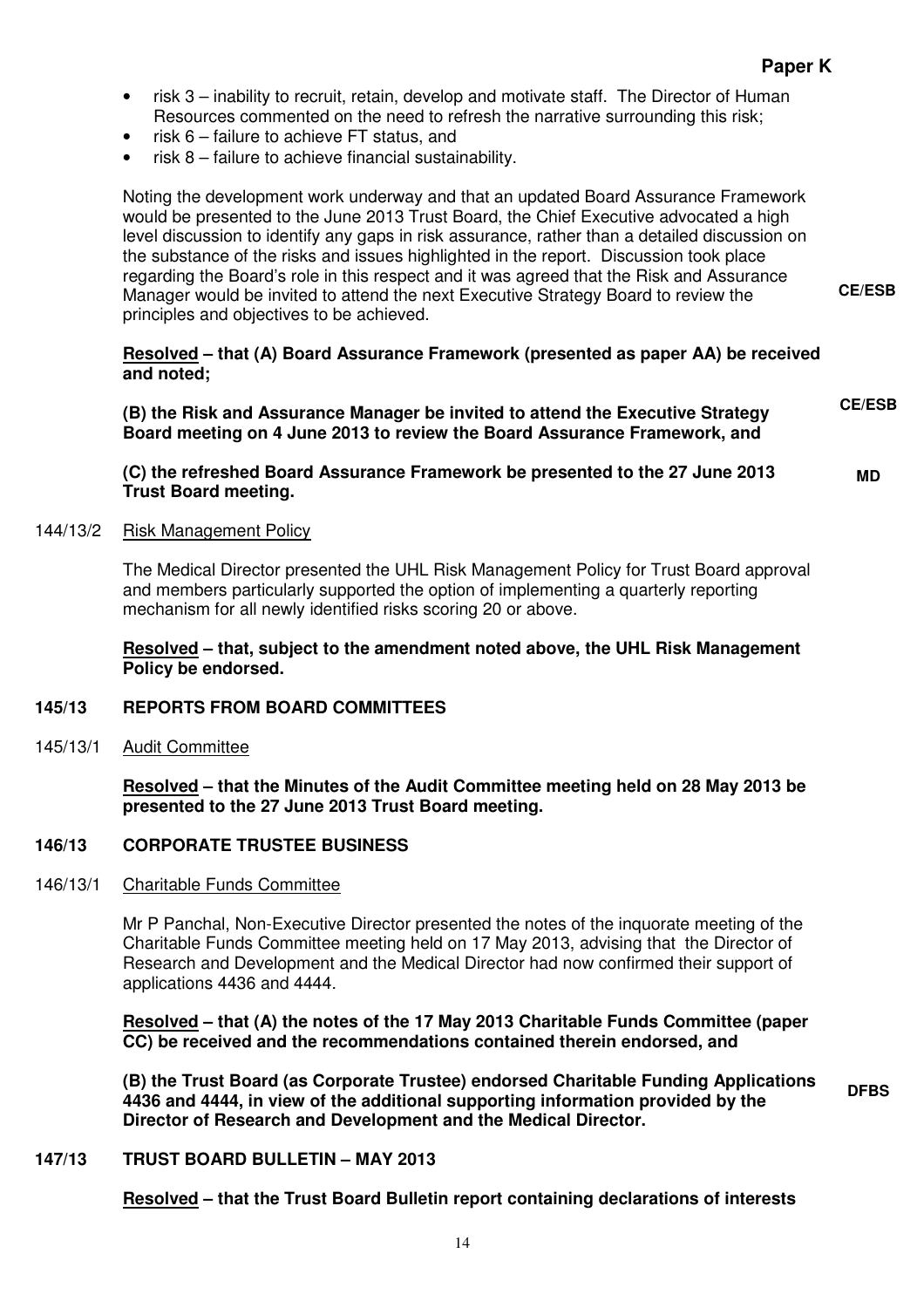#### **(paper DD) be received for information.**

#### **148/13 QUESTIONS FROM THE PUBLIC RELATING TO BUSINESS TRANSACTED AT THIS MEETING**

The following question was received regarding the business on the Trust Board meeting agenda:-

• whether Mr R Kilner, Non-Executive Director would be able to continue his robust challenges in respect of the Trust's Emergency Care performance. Mr Kilner responded that this was his intention and that he would be ably supported by his Non-Executive Director colleagues in this respect.

#### **Resolved – that the comment above and any related actions, be noted.**

#### **149/13 ANY OTHER BUSINESS**

149/13/1 Report by the Chief Executive

**Resolved – that this Minute be classed as confidential and taken in private accordingly, on the grounds that public consideration at this stage could be prejudicial to the effective conduct of public affairs.**

149/13/2 Report by the Director of Corporate and Legal Affairs

**Resolved – that this Minute be classed as confidential and taken in private accordingly, on the grounds that public consideration at this stage could be prejudicial to the effective conduct of public affairs.**

149/13/3 Report by the Medical Director

**Resolved – that this Minute be classed as confidential and taken in private accordingly, on the grounds that public consideration at this stage could be prejudicial to the effective conduct of public affairs.**

149/13/4 Report by Mr P Panchal Non-Executive Director

**Resolved – that this Minute be classed as confidential and taken in private accordingly, on the grounds that public consideration at this stage could be prejudicial to the effective conduct of public affairs.**

149/13/5 Report by the Director of Human Resources

**Resolved – that this Minute be classed as confidential and taken in private accordingly, on the grounds that public consideration at this stage could be prejudicial to the effective conduct of public affairs.**

149/13/6 Mr J Tozer – Interim Director of Operations

The Trust Board formally recognised the work of Mr J Tozer during his interim appointment as Director of Operations and wished him well for the future.

**Resolved – that the information be noted.** 

#### **150/13 DATE OF NEXT MEETING**

**Resolved – that the next Trust Board meeting be held on Thursday 27 June 2013 at**